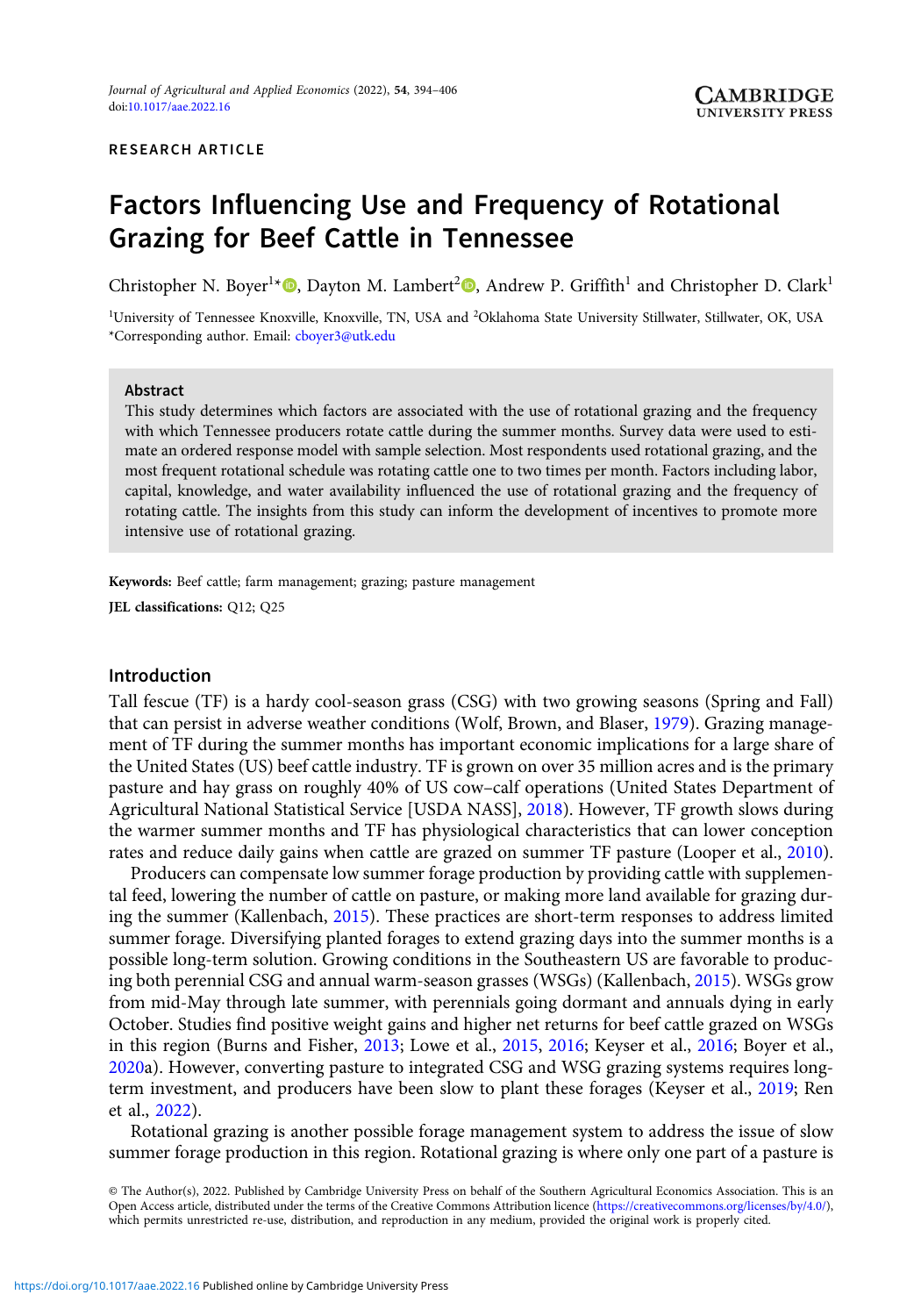grazed at any one time, while the remaining pasture is allowed to rest (Undersander et al., [2002](#page-12-0)). Use of rotational grazing brings with it increased labor and managerial costs, in addition to capital expenses on fencing, pumps, power, and water tanks (Undersander et al., [2002;](#page-12-0) Gillespie, Kim, and Paudel, [2007;](#page-11-0) Gillespie et al., [2008](#page-11-0); Lambert et al., [2014\)](#page-11-0). Wang et al. ([2018](#page-12-0)) found that rotational grazing can increase profitability in the short and long run if managed well, but results from controlled experimental grazing studies are mixed regarding its profitability (Briske et al., [2008;](#page-11-0) Gillespie et al., [2008\)](#page-11-0). Rotational grazing can also provide environmental benefits by reducing overgrazing and extending grazing days (Muir, Pitman, and Foster, [2011](#page-12-0); Byrnes et al., [2018;](#page-11-0) Stanley et al., [2018](#page-12-0)). Reducing overgrazing can moderate soil erosion, improve water quality, and promote soil health (Muir, Pitman, and Foster, [2011](#page-12-0); Byrnes et al., [2018\)](#page-11-0). Extending grazing days could also offset greenhouse gas emissions caused by ruminant enteric fermentation by increasing the amount of carbon sequestered by forages (Stanley et al., [2018\)](#page-12-0). Forage productivity and the environmental benefits from rotational grazing have been found to increase as the frequency at which cattle are rotated between paddocks increases (Teague and Barnes, [2017;](#page-12-0) Mosier et al., [2021](#page-11-0)). However, higher-frequency rotational grazing requires a greater investment in labor, capital, and management (Smith et al., [2011;](#page-12-0) Rayburn, [2014](#page-12-0)).<sup>1</sup>

Researchers have investigated cattle producer use of rotational grazing across various regions of the US (Kim, Gillespie, and Paudel, [2008](#page-11-0); Mooney, Bolinson, and Barham, [2019](#page-11-0); Lambert et al., [2014](#page-11-0), [2020](#page-11-0); Wang et al., [2020](#page-12-0)). Kim, Gillespie, and Paudel ([2008\)](#page-11-0) found that 48% of Louisiana beef cattle producers adopted rotational grazing. Lambert et al. ([2014\)](#page-11-0) reported that 61% of cattle producers in a Southeastern US watershed rotated cattle. Wang et al. [\(2020\)](#page-12-0) found that while 83% of the cattle operators in the Great Plains practiced rotational grazing, the start-up and managerial costs of the practice where key reasons why remaining producers had not adopted it. The next three largest impedances to rotational grazing adoption were increased labor requirements, producer unfamiliarity with rotational grazing systems, and limited access to water. Thus, studies have commonly shown a USDA National Resource Conservation Service (NRCS) cost-share payment to cover these expenses associated with rotational grazing such as fencing and waterers to be necessary to encourage adoption (Kim, Gillespie, and Paudel, [2008](#page-11-0); Lambert et al., [2020\)](#page-11-0). While rotational grazing is being used, there is a lack of knowledge on what factors impact the use of higher-frequency rotational grazing. Additionally, to our knowledge, no study has specifically looked at the frequency of rotational grazing in this region. This type of grazing management could benefit this region, given the lack of TF forage growth in the summer.

The objective of this research is to identify factors affecting the use of rotational grazing and determine which farm and operator characteristics are associated with the frequency at which producers rotate cattle during the summer months. The data used in the analysis are from a 2018 survey of Tennessee beef cattle producers. We estimate an ordered response model with sample selection because some producers in the sample did not use rotational grazing. The determine which farm and operator characteristics are associated with the frequency at which<br>producers rotate cattle during the summer months. The data used in the analysis are from a<br>2018 survey of Tennessee beef cattle p We regress use and rotational grazing frequency on operator characteristics, farm business attributes, and pasture management practices used by producers to determine which of these factors correlate with these outcomes.

Findings from this research give insight into the frequency with which producers rotate cattle and factors that might encourage or hinder use of higher-frequency rotational grazing. Implication can stretch beyond Tennessee to the Southeastern US, which also relies on TF as the primary forage for pasture and hay production. These results are also particularly relevant given the recent policy discussion of using practices like rotational grazing to increase carbon sequestration as well as potential increased funding to USDA NRCS cost-share programs to fund

<sup>&</sup>lt;sup>1</sup>A common formula used by Extension to determine the number of paddocks is number of rest days divided by number of grazing days plus 1. Therefore, short duration of grazing days means the need for more paddocks (Smith et al., [2011;](#page-12-0) Rayburn, [2014\)](#page-12-0).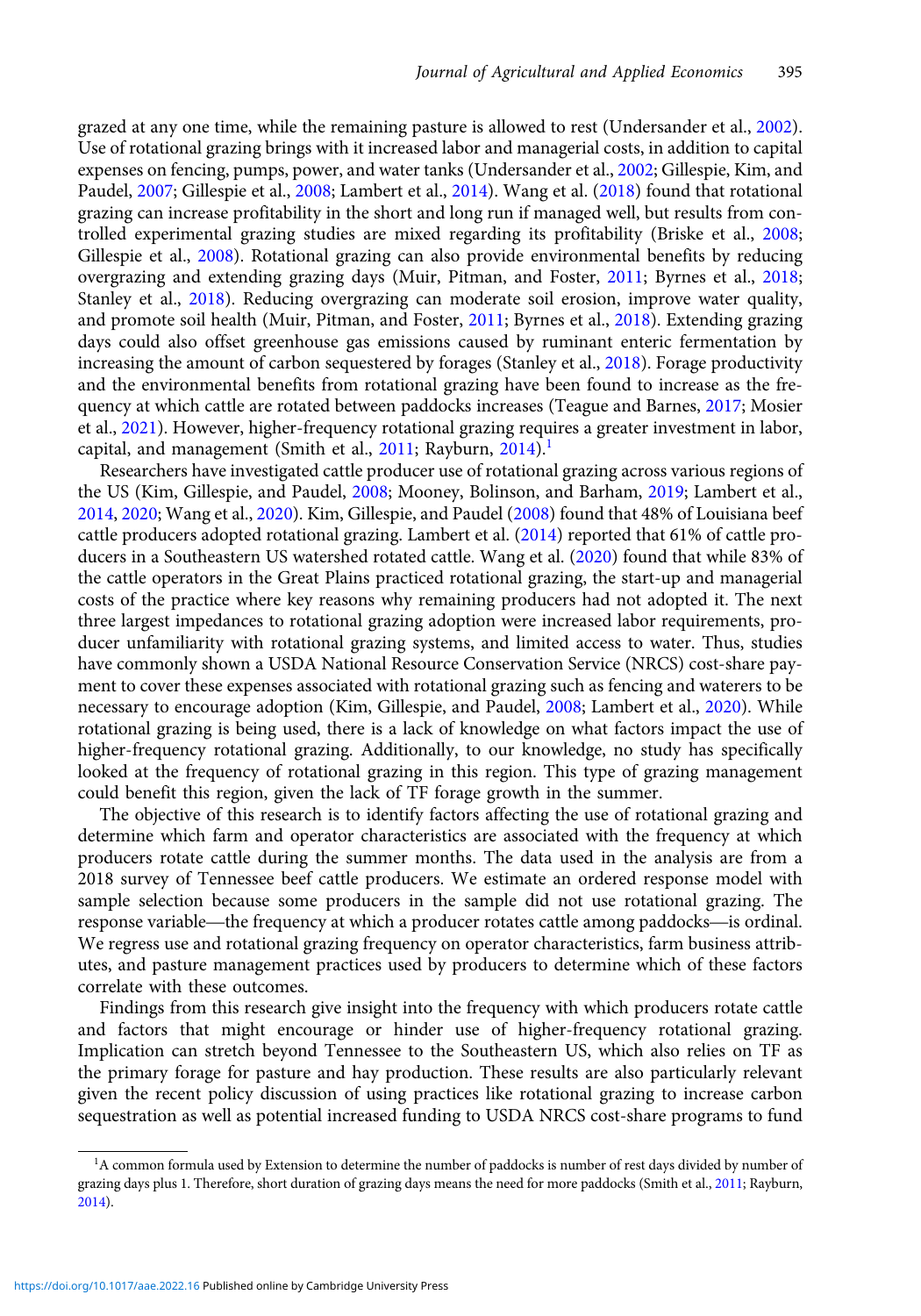the adoption of practices like rotational grazing. These results could inform policy-makers on how to target producers most likely to adopt rotational grazing.

#### Economic Framework

Rotational grazing requires producers to subdivide pastures into smaller management areas, commonly called paddocks, and move livestock from one paddock to the other depending on the state of forage health and productivity (Undersander et al., [2002\)](#page-12-0). A producer implementing rotational grazing first designs a paddock layout, which determines the location, shape, number, and size of paddocks to establish (Undersander et al., [2002\)](#page-12-0). Paddock designs consider the availability and quality of farm resources including water, soil type, forage species, access to natural shade, and topography. Capital investments include fencing, lanes, shade structures, and water systems. The number of paddocks is a function of the grazing duration of each paddock as driven by its productivity. Shorter grazing durations or higher-frequency rotation of cattle requires additional paddocks (Smith et al., [2011;](#page-12-0) Rayburn, [2014](#page-12-0)). The producer's decision to rotate livestock is based on forage growth and availability and prescribed by an established schedule (Undersander et al., [2002\)](#page-12-0). Generally, more paddocks mean more livestock per land unit and higher levels of management (Teague and Barnes, [2017\)](#page-12-0) and higher labor, capital, and management costs (Smith et al., [2011;](#page-12-0) Rayburn, [2014\)](#page-12-0).

Some expenses are long-term investments depending on the type of fencing and water systems purchased. If water availability restricts the number of paddocks a producer could install, then the producer has the option to invest in a new well, pump, and water tank. Managing this type of system typically requires higher investment in management and labor (Gillespie, Kim, and Paudel, [2007](#page-11-0); Gillespie et al., [2008](#page-11-0)). Adopters of rotational grazing should expect annual costs of production to increase by \$30 to \$70 per acre due to increased infrastructure (Undersander et al., [2002\)](#page-12-0) and labor costs (Gillespie, Kim, and Paudel, [2007;](#page-11-0) Gillespie et al., [2008\)](#page-11-0). Producer unfamiliarity with rotational grazing systems is a nonpecuniary barrier to its adoption (Wang et al., [2020](#page-12-0)).

The economic benefits from rotational grazing result from improved forage productivity, increases in average daily gain, reduced pasture fertilizer costs from distributed manure, and lower weed control costs resulting from a reduction in overgrazing (Gillespie et al., [2008](#page-11-0); Wang et al., [2018\)](#page-12-0). Rotational grazing can also decrease the risk of financial loss during droughts (Wang et al., [2020\)](#page-12-0). Nonpecuniary benefits associated with rotational grazing are reducing soil erosion, improving water quality, and sequestering carbon on pasture (Muir, Pitman, and Foster, [2011;](#page-12-0) Teague and Barnes, [2017](#page-12-0); Byrnes et al., [2018](#page-11-0); Stanley et al., [2018\)](#page-12-0). Short-duration grazing or higherfrequency rotations have been noted to increase forage productivity, since pastures have more time to rest (Teague and Barnes, [2017\)](#page-12-0). However, nonpecuniary benefits have been the primary focus of studies examining higher-frequency rotational grazing with impacts such as retaining more nitrogen in the system and carbon in the soil (Teague and Barnes, [2017;](#page-12-0) Mosier et al., [2021\)](#page-11-0). These financial and nonfinancial benefits vary across operations and regions. Still, they will be the driver of a producer's adoption of rotational grazing and the frequency with which they rotate cattle.

# Data

Data were collected from a 2018 survey of Tennessee beef cattle producers. A list frame of 7513 beef cattle producers who had participated in the Tennessee Agricultural Enhancement Program (TEAP) was obtained from the Tennessee Department of Agriculture. A total of 5831 producers were identified and included in the email survey list frame. The survey was administered following Dillman's [\(2007\)](#page-11-0) method using Qualtrics. Individuals identified with an email address received the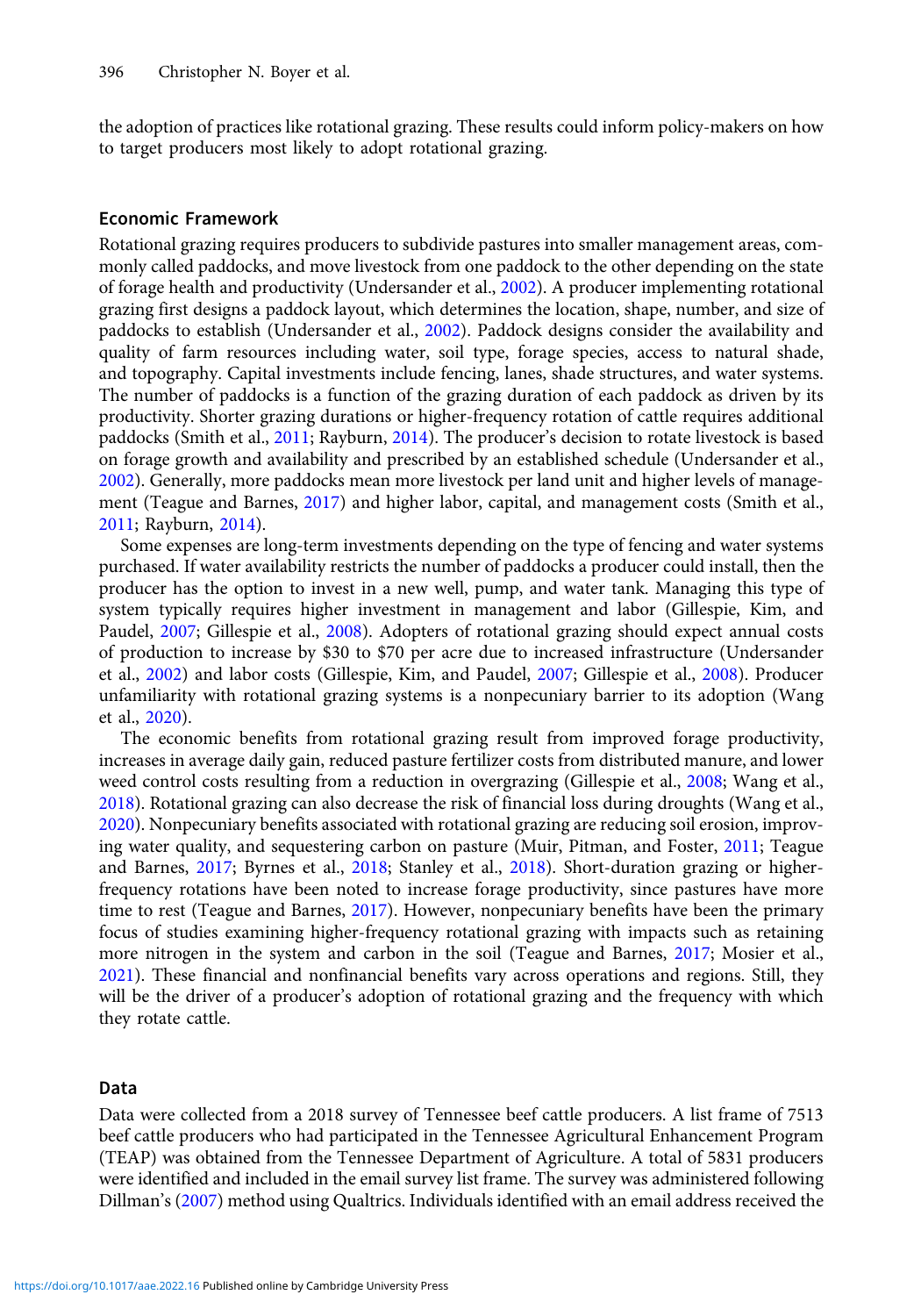<span id="page-3-0"></span>survey on March 2, 2018. A reminder email was sent 2 weeks following initial delivery. The response rate was 24% with 1405 responses.

The survey instrument was divided into five sections. The first section included questions on livestock numbers, farm size, grazing management, and the use of CSGs and WSGs. Producers with cattle grazing WSGs completed the second section, which included questions on the WSG species used, the perceived effects of WSGs on their beef cattle operation, and their concerns about planting and managing WSGs. Producers who did not graze cattle on WSGs completed section three, which contained questions on participant willingness to establish WSGs. The fourth section included questions on supplemental cattle feeding practices and the impacts of drought on their operation. The final section focused on producer demographics. Producers were asked to state if they rotated cattle across pastures or paddocks during the summer months. If they did practice rotational grazing, they were subsequently asked the frequency of rotation. Respondents could indicate less than once per month, one to two times per month, three to four times per month, and more than once a week.<sup>2</sup> Descriptions of dependent and independent variables used in this analysis are shown in Table [1.](#page-4-0)

#### Empirical Model

Producers self-select into users and nonusers of rotational grazing. As a result, analysis of the frequency at which adopters rotate cattle is based on a nonrandom sample. Rotation frequency is observed only for the subgroup of producers who adopted the practice. When a sample depends on the outcome of a dependent variable, estimates may be biased and inconsistent (Cameron and Trivedi, [2005](#page-11-0)). To attend to this issue, we model rotation frequency as an ordered response model with sample selection.

The probability (Pr) a producer  $i$  adopts rotational grazing is

$$
Pr[adopt_i = 1 | \mathbf{x}_i] \Rightarrow y_{Ai}^* = \alpha_0 + \mathbf{x}_i \alpha + u_i^A
$$
 (1)

where  $x_i$  includes farm operator and business characteristics hypothesized to affect the producer's decision to adopt rotational grazing,  $\alpha$  is a conformable vector of coefficients,  $\alpha_0$  is the intercept, and  $y_{Ai}^*$  is a latent response variable observed as "1" for rotational grazing adopters, and 0 otherwise. The random error  $u_i^A$  has an expected value of 0 and a variance of 1.

The ordered model for rotation frequency is

$$
y_{Fi}^{*} = \begin{cases} 1 = < 1 \text{ time per month if } y_{Fi}^{*} \le \kappa_1 \text{ and } y_{Fi}^{*} > 0 | y_{Ai}^{*} > 0 \\ 2 = < 2 \text{ to } 3 \text{ times per month if } \kappa_1 \le y_{Fi}^{*} \le \kappa_2 \text{ and } y_{Fi}^{*} > 0 | y_{Ai}^{*} > 0 \\ 3 = < 4 \text{ to } 5 \text{ times per month if } \kappa_2 \le y_{Fi}^{*} \le \kappa_3 \text{ and } y_{Fi}^{*} > 0 | y_{Ai}^{*} > 0 \\ 4 = > 5 \text{ times per month if } \kappa_3 \le y_{Fi}^{*} \text{ and } y_{Fi}^{*} > 0 | y_{Ai}^{*} > 0 \end{cases} \tag{2}
$$

where  $y_{Fi}^*$  is a latent response variable that equals "1" if the argument is true and  $y_{Ai}^* > 0$ , and  $\kappa_i$  is a threshold cutoff to be estimated for the jth frequency. The probability a respondent rotates cattle at frequency j is

$$
Pr[y_{Fi}^* = 1 | \mathbf{z}_i] = F(\kappa_1 - \mathbf{z}_i \boldsymbol{\beta}, \alpha_0 + \mathbf{x}_i \boldsymbol{\alpha}, \rho)
$$
\n(3)

$$
\Pr[y_{Fi}^* = 2|\mathbf{z}_i] = F(\kappa_2 - \mathbf{z}_i \boldsymbol{\beta}, \alpha_0 + \mathbf{x}_i \boldsymbol{\alpha}, \rho) - F(\kappa_1 - \mathbf{z}_i \boldsymbol{\beta}, \alpha_0 + \mathbf{x}_i \boldsymbol{\alpha}, \rho)
$$

$$
\Pr[y_{Fi}^* = 3|\mathbf{z}_i] = F(\kappa_3 - \mathbf{z}_i \boldsymbol{\beta}, \alpha_0 + \mathbf{x}_i \boldsymbol{\alpha}, \rho) - F(\kappa_2 - \mathbf{z}_i \boldsymbol{\beta}, \alpha_0 + \mathbf{x}_i \boldsymbol{\alpha}, \rho)
$$

$$
\Pr[y_{Fi}^* = 4|\mathbf{z}_i] = 1 - F(\kappa_3 - \mathbf{z}_i \boldsymbol{\beta}, \alpha_0 + \mathbf{x}_i \boldsymbol{\alpha}, \rho),
$$

<sup>2</sup> The specific question did not reference a year, but summer 2017 would be the most recent summer grazing period to reference. In the supplemental information, we provide data on weather condition in Tennessee during the summer of 2017.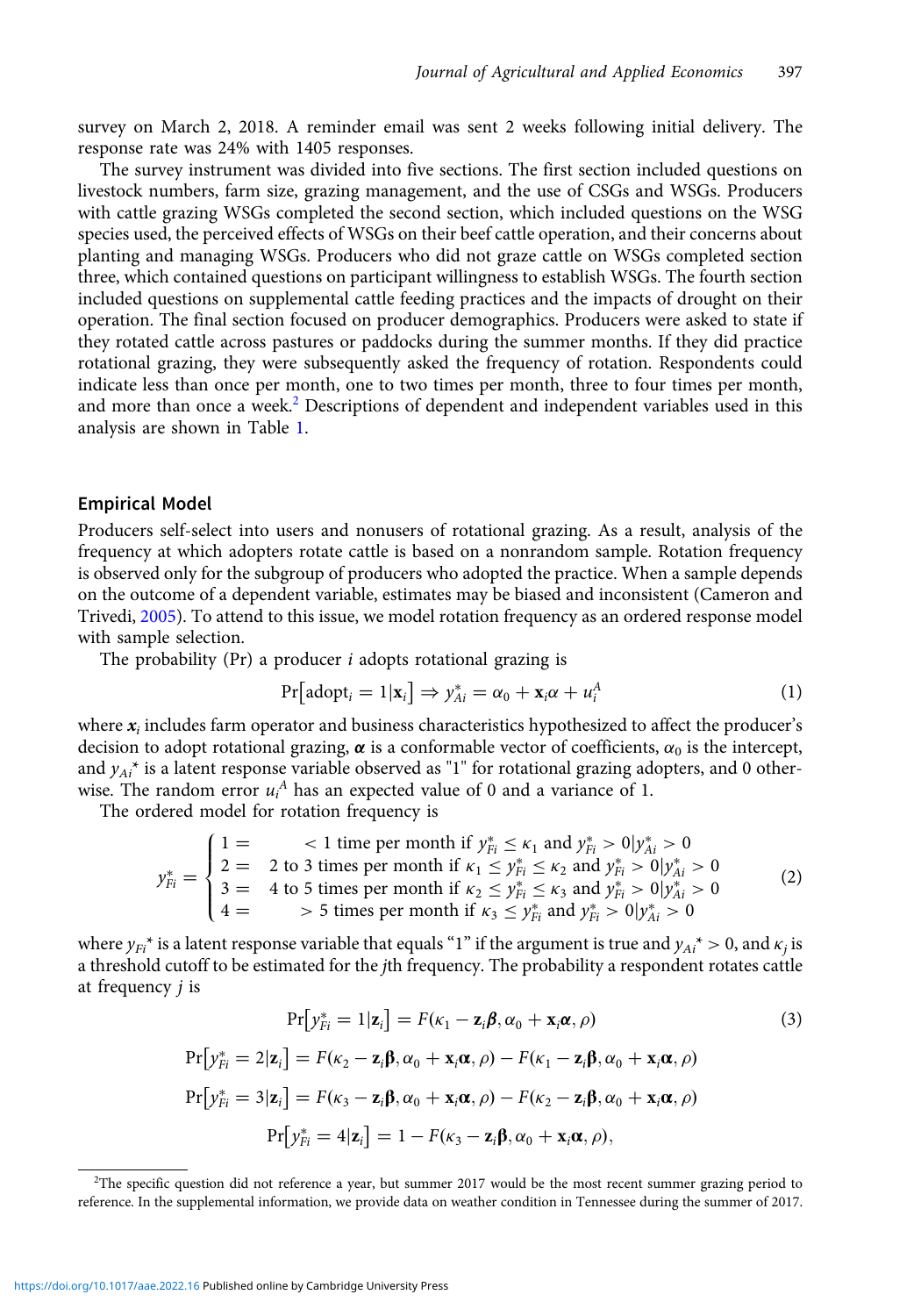#### <span id="page-4-0"></span>Table 1. Variable names and definitions

|                     | Variables Definition                                                                                                                                                                                                                                                                                                                             |  |  |  |  |
|---------------------|--------------------------------------------------------------------------------------------------------------------------------------------------------------------------------------------------------------------------------------------------------------------------------------------------------------------------------------------------|--|--|--|--|
| Dependent variables |                                                                                                                                                                                                                                                                                                                                                  |  |  |  |  |
| <b>ROTATE</b>       | $=$ 1 if a producer rotates cattle between pastures and paddocks during the summer; 0 otherwise                                                                                                                                                                                                                                                  |  |  |  |  |
| <b>ROTSFR</b>       | Frequency of rotating cattle in the summer $=1$ if less than once a month, $=2$ if one or two times a<br>month, $=$ 3 if three or four times per month, and $=$ 4 if more than once a week                                                                                                                                                       |  |  |  |  |
|                     | Independent variables                                                                                                                                                                                                                                                                                                                            |  |  |  |  |
| <b>STOCK</b>        | Annual average of animal units divided by total acres grazed                                                                                                                                                                                                                                                                                     |  |  |  |  |
| <b>ACRE</b>         | Total acres of the operation                                                                                                                                                                                                                                                                                                                     |  |  |  |  |
| <b>DIVR</b>         | $=$ 1 if a producer has intentionally diversified their cool-season perennial grass with other grass; 0 oth-<br>erwise                                                                                                                                                                                                                           |  |  |  |  |
| <b>FERT</b>         | $=$ 1 if a producer applied fertilizer and/or lime in 2017; 0 otherwise                                                                                                                                                                                                                                                                          |  |  |  |  |
| <b>WEED</b>         | $=$ 1 if a producer sprayed to control weeds in 2017; 0 otherwise                                                                                                                                                                                                                                                                                |  |  |  |  |
| <b>TEST</b>         | $=$ 1 if a producer tested soil in 2017; 0 otherwise                                                                                                                                                                                                                                                                                             |  |  |  |  |
| <b>REDO</b>         | $=$ 1 if a producer has renovated or converted pasture in the last 10 years; 0 otherwise                                                                                                                                                                                                                                                         |  |  |  |  |
| <b>CUT</b>          | $=$ 1 if the producer cut hay in 2017; 0 otherwise                                                                                                                                                                                                                                                                                               |  |  |  |  |
| <b>WELL</b>         | Percentage of the farm's water source that come from a groundwater well                                                                                                                                                                                                                                                                          |  |  |  |  |
| <b>SURFACE</b>      | Percentage of the farm's water source that comes from rainfed surface water                                                                                                                                                                                                                                                                      |  |  |  |  |
| <b>PASSON</b>       | $=$ 1 if the producer indicated they plan on passing on their farming operation after retiring;<br>0 otherwise                                                                                                                                                                                                                                   |  |  |  |  |
| EXT <sub>1</sub>    | Number of Extension publications and websites accessed in 2017                                                                                                                                                                                                                                                                                   |  |  |  |  |
| EXT <sub>2</sub>    | Number of Extension field days or workshop attended in 2017                                                                                                                                                                                                                                                                                      |  |  |  |  |
| AGE                 | Producer age in years                                                                                                                                                                                                                                                                                                                            |  |  |  |  |
| <b>TOTINC</b>       | Total taxable farm and nonfarm income for 2017 scale 1-7 that is $=1$ if $<$ \$25,000, $=$ 2 if $>$ \$25,001 and<br>$\leq$ \$50,000, = 3 if $\geq$ \$50,001 and $\leq$ \$70,000, = 4 if $\geq$ \$75,001 and $\leq$ \$100,000, = 5 if $\geq$ \$100,001 and<br>$\le$ \$140,000, $=$ 6 if $>$ \$140,001 and $\le$ \$200,000; $=$ 7 if $>$ \$200,001 |  |  |  |  |
| <b>PERINC</b>       | Percentage of 2017 income from farming scale 1-5 that $=1$ if $<$ 20%, $=$ 2 if $\geq$ 20% and $\leq$ 40%, $=$ 3 if<br>≥41% and ≤60%, =4 if ≥61% and ≤80%, =5 if ≥81%                                                                                                                                                                            |  |  |  |  |

where  $F(\cdot)$  is the bivariate standard normal cumulative density function,  $z_i$  is the farm operator and business attributes,  $\rho$  is the correlation coefficient (discussed below), and  $\beta$  is the conformable vector of slope coefficients. The propensity a producer rotates cattle at frequency j is

$$
y_{Fi}^* = \kappa_j - \mathbf{z}_i \boldsymbol{\beta} + u_i^F
$$
 (4)

where  $u_i^F$  has an expected value of 0 and a variance of 1. The error terms of equations [\(1\)](#page-3-0) and (4) are assumed to be distributed as multivariate normal (MVN) random variables:

$$
\begin{bmatrix} u_i^A \\ u_i^F \end{bmatrix} \sim \text{MVN}\bigg(\begin{bmatrix} 0 \\ 0 \end{bmatrix}, \begin{bmatrix} 1\rho \\ \rho 1 \end{bmatrix}\bigg). \tag{5}
$$

We use a flexible semiparametric approach to estimate the ordered response model with sample selection, which relaxes assumptions of error normality typically maintained for maximum likelihood estimation of probit and ordered probit regressions. Parametric estimators of discrete models can be sensitive to distributional assumptions of error terms (Chen and Khan, [2003](#page-11-0); Stewart, [2004](#page-12-0), [2005\)](#page-12-0). The estimator used here follows the approach of Gallant and Nychka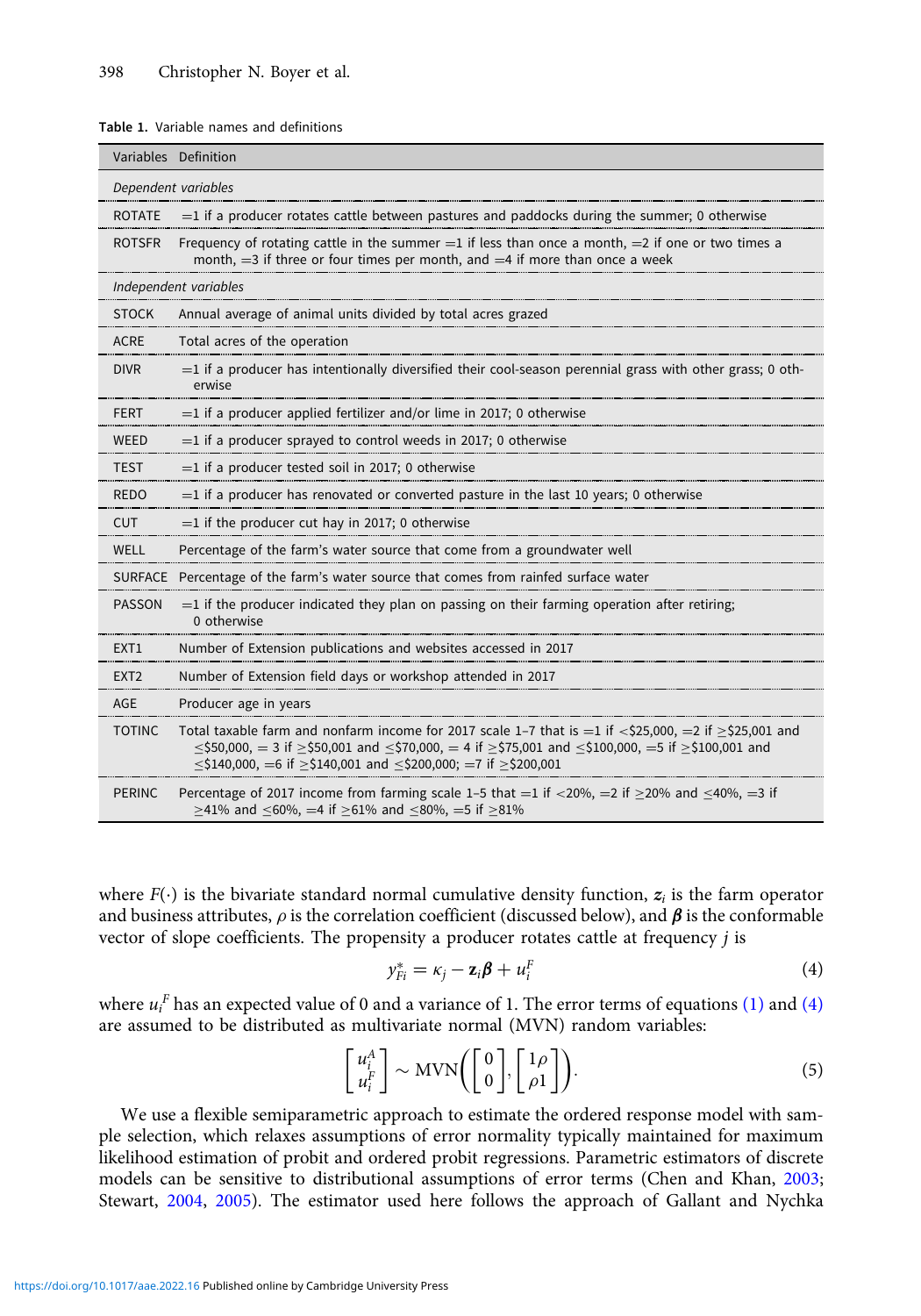[\(1987\)](#page-11-0), Stewart ([2004](#page-12-0)), and De Luca and Perotti ([2011](#page-11-0)). The procedure makes no assumption about the densities of the error terms. De Luca and Perotti approach the problem of recovering the unobserved error densities using two-dimensional Cartesian products of Hermite polynomial expansions. The expansion approximations are used to derive a pseudo-maximum likelihood objective function for estimating the model parameters. The optimal number of polynomial terms for dimensions 1 and 2 are found by performing a grid search ranging from  $p = 1, \ldots, 8$  along both dimensions. Optimal polynomial orders are those minimizing the Bayesian information criterion. De Luca and Perotti [\(2011\)](#page-11-0)'s snpopsel procedure in STATA 16 (StataCorp, [2020](#page-12-0)) was used in the analysis.

# Explanatory Variables

Variables included in the outcome and rotation frequency equations and their hypothesized signs were identified through a literature review. These variables are generally categorized as "pasture and grazing management practices" and "constraints or barriers to using rotational grazing." Independent variables and the hypothesized signs of the parameters in both the selection and outcome equations were the variables categorized as various "constraints or barriers" to using rotational grazing. These variables were identified by Wang et al. ([2020\)](#page-12-0).

#### Adoption Equation

Lambert et al. [\(2020\)](#page-11-0) found that willingness to adopt rotational grazing was inversely correlated with stocking density. Gillespie et al. [\(2008\)](#page-11-0) reported higher stocking rates with rotational grazing would decrease net returns relative to higher stocking rates with continuous grazing. Following the findings form Lambert et al. [\(2020\)](#page-11-0), we anticipate the stocking rate parameter estimate to be negative. An increase in the total acres operated is expected to positively influence the likelihood of producers using rotational grazing (Kim, Gillespie, and Paudel, [2008](#page-11-0); Lambert et al., [2020](#page-11-0)). Operating on more land is anticipated to have more flexibility to make land use changes and adopt best management practices. Pasture improvement practices such as soil testing, fertilizing pastures, weed control, and renovating pastures are hypothesized to have a positive parameter estimate (Lambert et al., [2014,](#page-11-0) [2020](#page-11-0)).

We also hypothesize a negative parameter estimate for a farm that cuts its own hay. This assumption is based on Boyer et al.'s [\(2020b](#page-11-0)) finding that rotational grazing decreased the number of days a producer feeds hay, thus, reducing their hay demand. The final independent variable specific to the selection equation is a dummy variable indicating whether the producer expected to pass on their farm to family after retirement. Lambert et al. [\(2020\)](#page-11-0) and Kim, Gillespie, and Paudel [\(2008\)](#page-11-0) found that producers who planned on passing the farm on to family were more likely to adopt rotational grazing. We also anticipate a similar relationship with this variable and the likelihood of using rotational grazing.

#### Rotation Frequency Equation

Having more acres to operate is expected to increase producers' flexibility to rotate cattle more frequently; thus, we expected larger farms to be more likely to rotate more often. Kim, Gillespie, and Paudel [\(2008](#page-11-0)) reported a stream or river running through a field or pasture impedes the adoption of rotational grazing. They speculated that having surface water that cattle could access for watering decreased the likelihood a producer would install a water trough or tank. Wang et al. [\(2020\)](#page-12-0) found that water source constraints were the primary reason producers did not adopt rotational grazing. Respondents commented that the lack of groundwater, cost of drilling, and government regulations prevented them from using rotational grazing. We hypothesize that a higher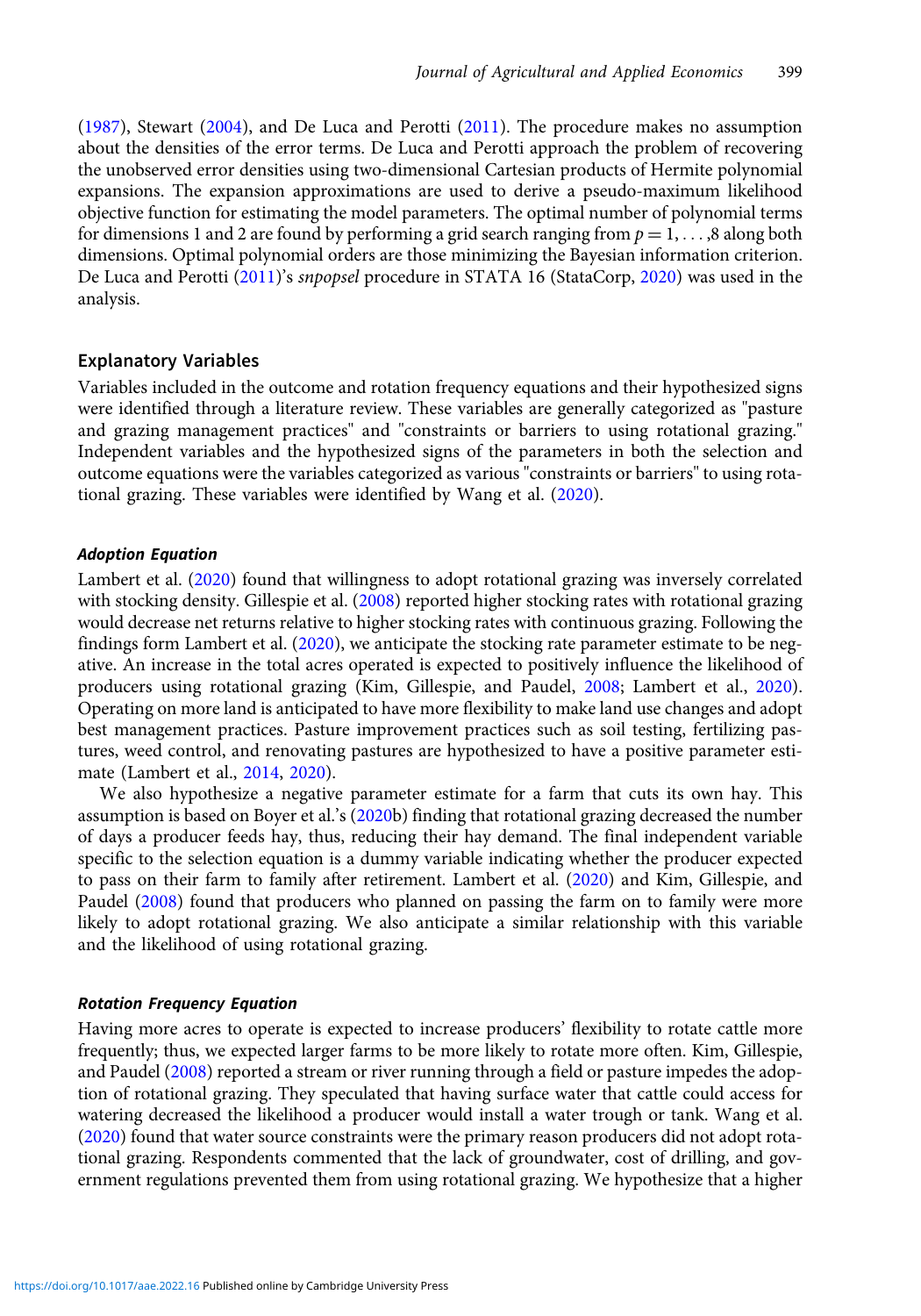

Figure 1. Percentage of producers' rotation frequency during the summer in Tennessee.

reliance on well water for watering cattle is correlated with the propensity to use multiple paddocks and therefore rotate cattle more frequently. On the other hand, surface water sources might be more difficult to pump to paddocks. Another possible explanation is water sources could be correlated with land quality. For example, more surface water might suggest higher land quality and less of a need to rotate cattle to increase the productivity. The more a farm relies on surface water, the less likely it would be to adopt rotational grazing and likely rotate cattle less often.

We hypothesize that producers who attend University Extension Service events and used Extension media, including publications and websites, are more likely to adopt rotational grazing and rotate more frequently. Presumably, producers interacting with Extension services are more informed about the benefits and costs of rotational grazing. Lambert et al. ([2020](#page-11-0)) found that older producers were less likely to adopt rotational grazing. Older producers may not be willing or capable of the labor required to implement rotational grazing and to rotate cattle more frequently. Also, the payback period for rotational grazing might be longer than the producer expects to remain in operation. We hypothesize that producer age will be negatively correlated with the likelihood of adopting rotational grazing and rotate cattle less frequently.

Household income, including farm and nonfarm income, and the percentage of the household income from farming were included in the adoption and rotation frequency equations. Kim, Gillespie, and Paudel [\(2005](#page-11-0)) found that households with higher income were more likely to use rotational grazing, but the percentage of household income from farming was unassociated with use. Wang et al. ([2020](#page-12-0)) concluded that financial constraints were a primary barrier to adoption of rotational grazing. Household income is a capital constraint to adopting rotational grazing. Households earning a higher share of their income from off-farm employment may face labor constraints in terms of the time available for farming. We expect household income and percent of income from farming will be positively associated with adoption and the frequency at which operators rotate cattle.

# Results

Most respondents (77%) stated they rotated cattle in the summer and of those who rotated cattle, 31% rotated less than once per month, 41% rotated one to two times per month, 19% rotated three to four times per month, and 9% rotated more than once a week (Table [2,](#page-7-0) Figure 1). Previous studies in this region have not reported such a high use of rotational grazing (Kim, Gillespie, and Paudel, [2008;](#page-11-0) Lambert et al., [2014\)](#page-11-0).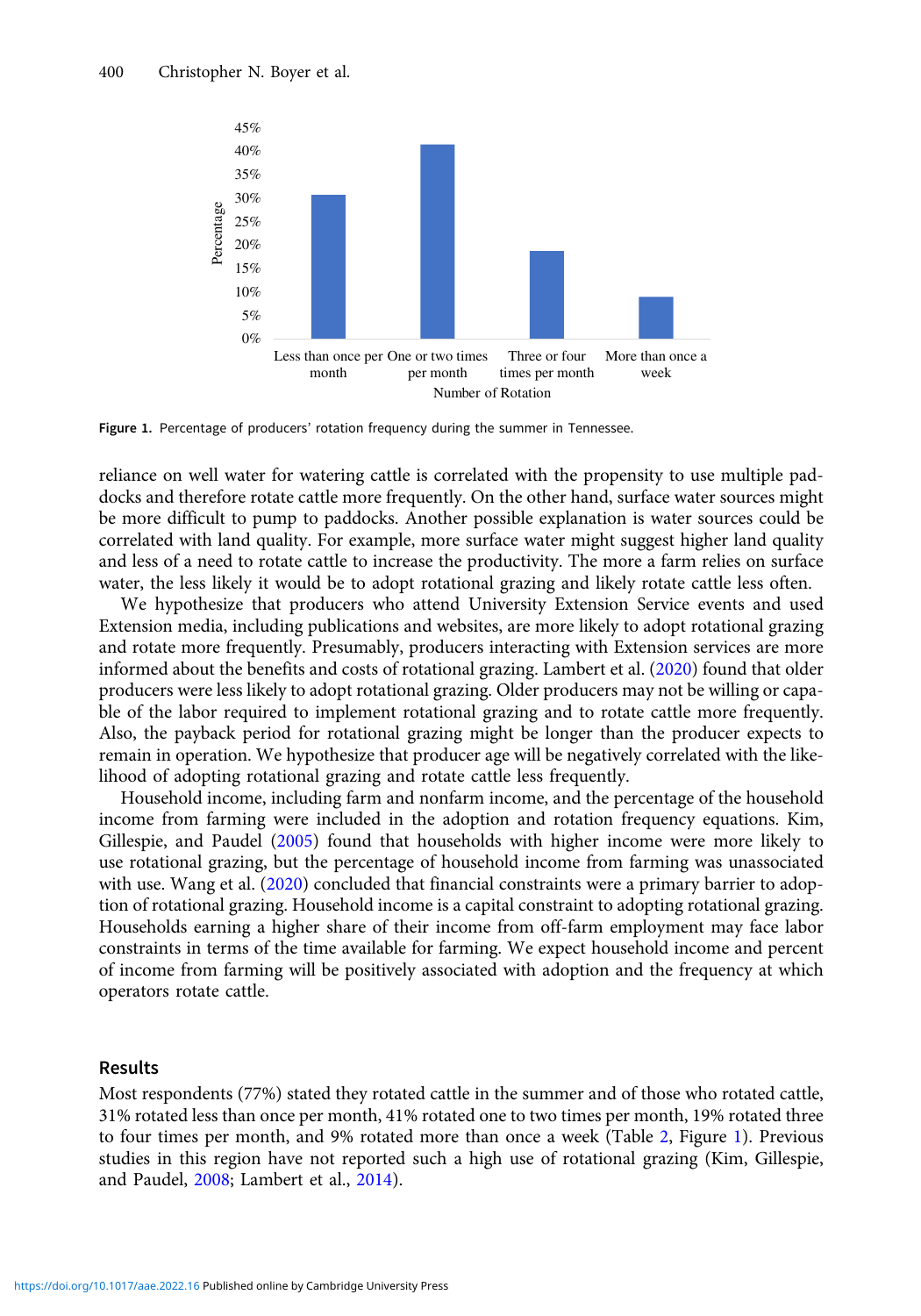| Variables             | Observations | Average | Standard deviation | Minimum      | Maximum        |  |  |  |
|-----------------------|--------------|---------|--------------------|--------------|----------------|--|--|--|
| Dependent variables   |              |         |                    |              |                |  |  |  |
| <b>ROTATE</b>         | 1570         | 0.773   | 0.419              | $\mathbf{0}$ | 1              |  |  |  |
| <b>ROTSFR</b>         | 1213         | 2.060   | 0.923              | 1            | $\overline{4}$ |  |  |  |
| Independent variables |              |         |                    |              |                |  |  |  |
| <b>STOCK</b>          | 1472         | 0.696   | 0.602              | 0.009        | 9.580          |  |  |  |
| <b>ACRE</b>           | 1485         | 144.59  | 300.39             | 7            | 10,200         |  |  |  |
| <b>DIVR</b>           | 1482         | 0.775   | 0.417              | $\Omega$     | 1              |  |  |  |
| <b>FERT</b>           | 1341         | 0.746   | 0.435              | $\Omega$     | $\mathbf{1}$   |  |  |  |
| WEED                  | 1328         | 0.797   | 0.403              | $\mathbf{0}$ | $\mathbf{1}$   |  |  |  |
| <b>TEST</b>           | 1257         | 0.621   | 0.485              | $\Omega$     | 1              |  |  |  |
| <b>REDO</b>           | 1377         | 0.379   | 0.485              | $\Omega$     | 1              |  |  |  |
| <b>CUT</b>            | 1398         | 0.866   | 0.341              | $\Omega$     | $\mathbf{1}$   |  |  |  |
| WELL                  | 1314         | 24.63   | 35.71              | $\Omega$     | 100            |  |  |  |
| <b>SURFACE</b>        | 1302         | 58.25   | 38.90              | 0            | 100            |  |  |  |
| <b>PASSON</b>         | 1362         | 0.759   | 0.427              | $\Omega$     | 1              |  |  |  |
| EXT1                  | 1339         | 2.22    | 1.14               | $\mathbf{1}$ | 5              |  |  |  |
| EXT <sub>2</sub>      | 1342         | 2.97    | 1.40               | $\mathbf{1}$ | 5              |  |  |  |
| AGE                   | 1359         | 54.99   | 13.26              | 17           | 91             |  |  |  |
| <b>TOTINC</b>         | 1253         | 3.77    | 1.82               | 1            | 7              |  |  |  |
| <b>PERINC</b>         | 1310         | 1.76    | 1.17               | $\mathbf{1}$ | 5              |  |  |  |

<span id="page-7-0"></span>Table 2. Summary statistics of the independent and dependent variable

Average annual stocking density was 0.70 animal units per acre, or one cow–calf pair per 1.5 acres. This stocking rate is close to University Extension recommendations. Most of the land respondents operated on was owned (78%). A majority (77%) of respondents stated they had diversified their perennial CSG with other grasses (77%). Majorities of respondents also indicated they had fertilized and/or limed pastures (75%) and sprayed to control weeds (80%) in the year of the survey. Sixty-two percent of respondents used soil testing to determine how much fertilizer to apply. More than a third (38%) of the respondents had either renovated or converted a pasture within the last 10 years. Most (87%) respondents cut hay in 2017. On average, well water made up about 25% of respondent's primary water supply, while 58% was from surface water. The remaining water (17%) was from municipal utilities or other sources. Municipal and other water sources were excluded from the regression to avoid collinearity issues.

About 76% of the respondents intended to pass along their farm operation to family members. Average respondent age was 55 years, which is near the average Tennessee cattle producers' age reported in the 2017 Census of Agriculture (USDA NASS, [2018](#page-12-0)). Respondents, on average, attended two Extension workshops or events in 2017 and accessed three Extension publications. The mean of total household income (including farm and nonfarm income) was between \$50,000 and \$100,000 in 2017. These values are within the range of household income reported by USDA Economic Research Service (ERS) (2020). Between 20 and 40% of household income was from farming, indicating that many respondents relied on off-farm income in 2017, a finding typical of beef cattle producers (USDA ERS, [2020](#page-12-0)).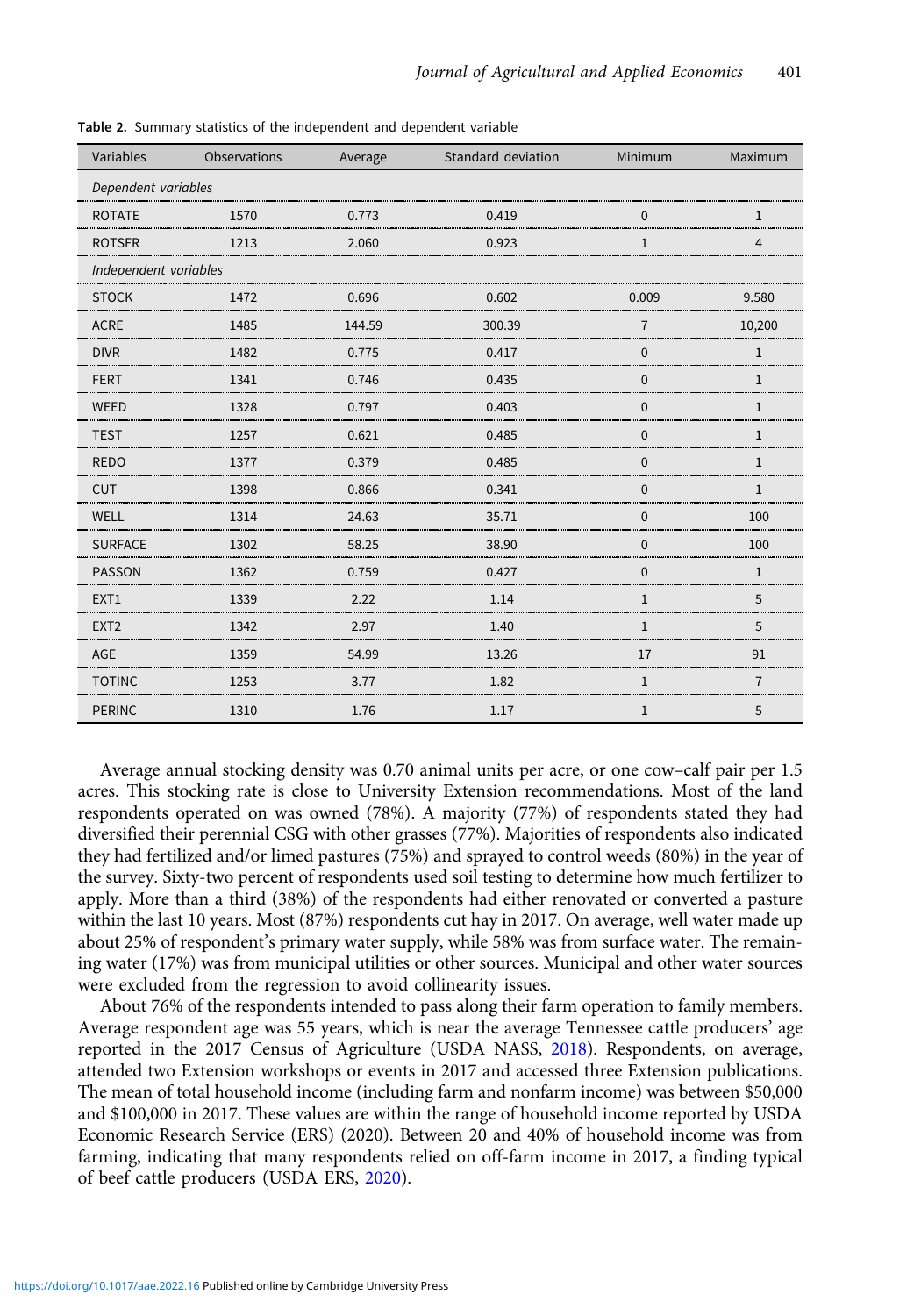| Variable                 | Rotates grazing (ROTATE) | Rotation frequency (ROTSFR) |
|--------------------------|--------------------------|-----------------------------|
| <b>STOCK</b>             | $-0.29532***$            |                             |
| <b>ACRE</b>              | $-0.00002$               | $-0.0001$                   |
| <b>DIVR</b>              | 0.10396                  |                             |
| <b>FERT</b>              | 0.12343                  |                             |
| WEED                     | $-0.02719$               |                             |
| <b>TEST</b>              | $0.41261***$             |                             |
| <b>REDO</b>              | $0.49740***$             |                             |
| <b>CUT</b>               | $-0.16682$               |                             |
| WELL                     | $0.00412*$               | $0.0030**$                  |
| <b>SURFACE</b>           | $-0.00876***$            | $-0.0047***$                |
| PASSON                   | 0.13051                  |                             |
| EXT1                     | $0.08239*$               | $-0.0263$                   |
| EXT <sub>2</sub>         | 0.04451                  | $0.0669**$                  |
| AGE                      | $-0.00262$               | $-0.0002$                   |
| <b>TOTINC</b>            | $-0.01720$               | 0.0306                      |
| <b>PERINC</b>            | $-0.05519$               | $0.0698**$                  |
| Intercept                | 1.03254                  |                             |
| $\kappa_1$               |                          | $-0.5716*$                  |
| $\kappa_2$               |                          | $0.6388***$                 |
| $\kappa_3$               |                          | 1.4361***                   |
| $\phi_{11}$              | $\mathbf{1}$             |                             |
| $\phi_{21}$              | $\mathbf{1}$             |                             |
| Log likelihood (LL)      | $-1365.93$               |                             |
| Wald chi-squared P-value | < 0.0001                 |                             |
| Pseudo R squared         | 0.1                      |                             |

Table 3. Heckman ordered probit regression estimates ( $n = 982$ )

\*Significant at the 10%.

\*\*Significant at the 5% level.

\*\*\*Significant at the 1% level.  $\phi_{11}$  and  $\phi_{21}$  are polynomial expansion coefficients.

Notes: They have no substantive interpretation.  $\kappa_1$ ,  $\kappa_2$ , and  $\kappa_3$  are the ordered probit threshold parameters.

# Ordered Probit with Sample Selection

Farms that stocked cattle at relatively higher rates on average for the year and used surface water for watering cattle were less likely to use rotational grazing (Table 3). This finding is consistent with the hypothesized relationship between stocking density and adoption. A one-unit change in stocking density reduced the likelihood of using rotational grazing by 0.07 (Table [4\)](#page-9-0). While this finding corresponds with Lambert et al. [\(2020](#page-11-0)), the marginal effect is small. Producers who soil tested for fertilizer recommendations and had renovated a pasture in the last 10 years were 0.09 and 0.12 percentage points more likely to use rotational grazing, respectively. The probability of using rotational grazing increased 0.02 percentage points, the more a producer attended an Extension workshop or events ( $P < 0.10$ ).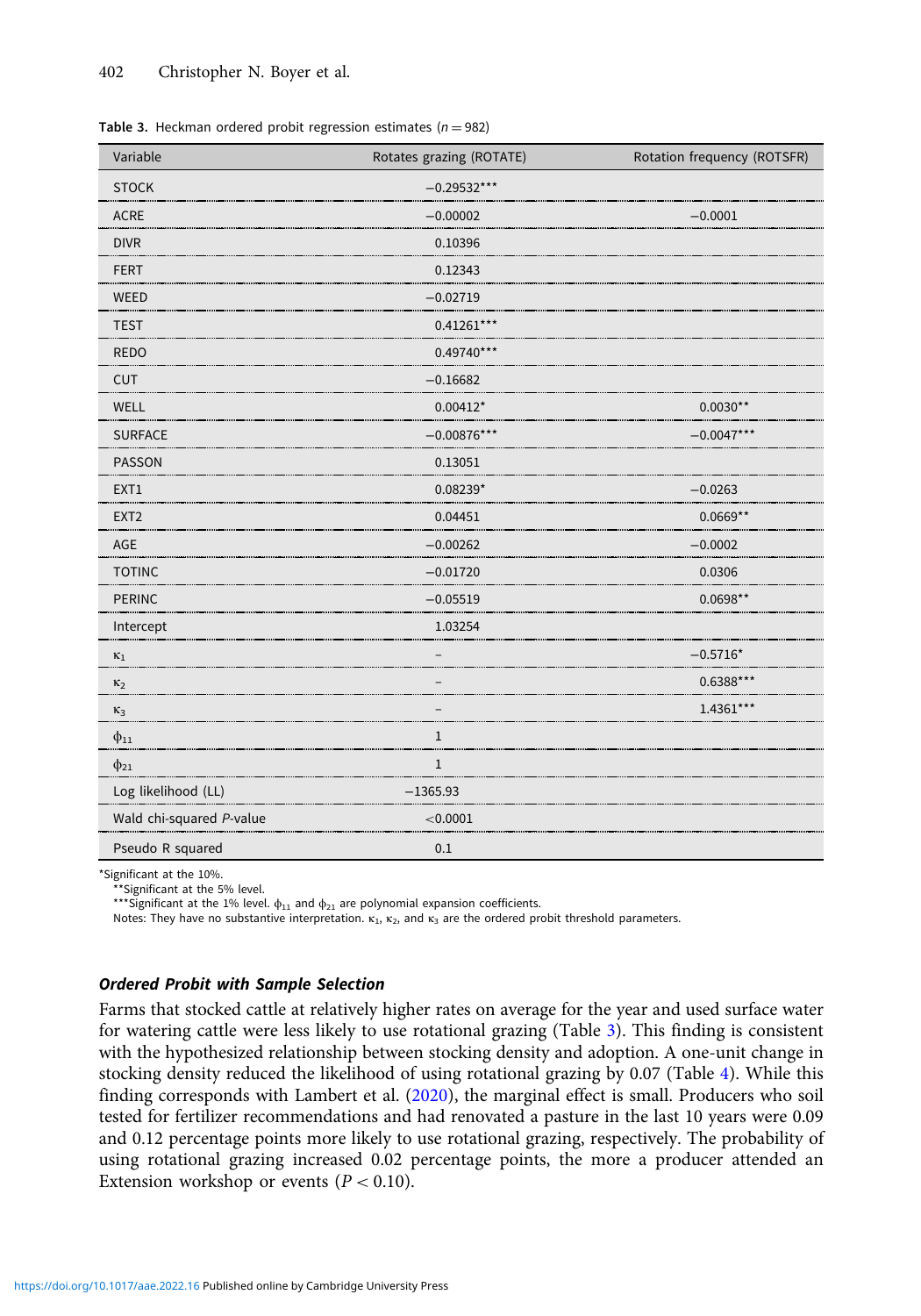| Variable         | Rotates<br>grazing   | $=$ 1 if less than<br>once a month | $=$ 2 if one or two<br>times a month | $=$ 3 if three or four<br>time per month | $=4$ if more than<br>once a week |
|------------------|----------------------|------------------------------------|--------------------------------------|------------------------------------------|----------------------------------|
| <b>STOCK</b>     | $-0.0719***$         |                                    |                                      |                                          |                                  |
| <b>ACRE</b>      | 0.0000               | 0.00002                            | 0.00002                              | 0.00002                                  | 0.00002                          |
| <b>DIVR</b>      | 0.0253               |                                    |                                      |                                          |                                  |
| <b>FERT</b>      | 0.0301               |                                    |                                      |                                          |                                  |
| <b>WEED</b>      | $-0.0066$            |                                    |                                      |                                          |                                  |
| <b>TEST</b>      | $0.1005***$          |                                    |                                      |                                          |                                  |
| <b>REDO</b>      | $0.1211***$          |                                    |                                      |                                          |                                  |
| <b>CUT</b>       | $-0.0406$            |                                    |                                      |                                          |                                  |
| WELL             | $0.0010*$            | $-0.0009**$                        | $-0.00012$                           | $0.0005**$                               | $0.0005**$                       |
|                  | SURFACE $-0.0021***$ | $0.0014***$                        | $0.00019*$                           | $-0.0008***$                             | $-0.0008***$                     |
| <b>PASSON</b>    | 0.0318               |                                    |                                      |                                          |                                  |
| EXT1             | $0.0201*$            | 0.0080                             | 0.00105                              | $-0.0044$                                | $-0.0047$                        |
| FXT <sub>2</sub> | 0.0108               | $-0.0203**$                        | $-0.00267$                           | $0.0112**$                               | $0.0118**$                       |
| AGE              | $-0.0006$            | 0.0001                             | 0.00001                              | 0.00001                                  | 0.00001                          |
| <b>TOTINC</b>    | $-0.0042$            | $-0.0093$                          | $-0.00122$                           | 0.0051                                   | 0.0054                           |
| <b>PERINC</b>    | $-0.0134$            | $-0.0212**$                        | $-0.00279$                           | $0.0117**$                               | $0.0124*$                        |

<span id="page-9-0"></span>Table 4. Marginal effects for rotational grazing adoption and rotation frequency

\*Significant at the 10% level.

\*Significant at the 5% level.

\*\*\*Significant at the 1% level.

The more an operation relied on surface water for watering cattle, the less likely it was to use rotational grazing. A 1% increase in the operation's reliance on surface water was 0.0002 percentage points less likely to use rotational grazing. On the other hand, operations that relied more heavily on well water were more likely to use rotational grazing. A 1% increase in the farm's reliance on well water increased the likelihood of using rotational grazing by 0.001 percentage points at the 0.1 significance level. These results are like previous studies that found access to water sources was a barrier toward adopting rotational grazing (Kim, Gillespie, and Paudel, [2008;](#page-11-0) Wang et al., [2020](#page-12-0)). The directional effect of reliance on well and surface water flipped depending on the frequency level of rotations (Table 4). Using more well water decreased the likelihood of rotating less than once a month, but more reliance on surface water increased the likelihood of rotating at this frequency. However, when rotating three or four times a month or more than once a week, signs of marginal effects were as hypothesized.

One explanation of these results might be a producer who rotates at the lowest frequency (less than once a month) did not want to invest in the infrastructure and paddocks to move cattle more frequently. That is, they wanted to use rotational grazing but at a lower cost. Lower-frequency rotations would not require as many paddocks; thus, the cost of water and fencing infrastructure would be low. Investing in well water development and water tanks would be high for such infrequent rotations, requiring greater marginal benefits from long-duration grazing periods. More surface water might be a lower cost water source for this frequency of rotating, especially if the stream or river is used as a barrier of the paddocks. Conversely, if a producer invested in well water and perhaps strategically placed water systems, they would rotate cattle across paddocks more frequently. Cost-share programs aiding development of pasture access to water could encourage the use of rotational grazing.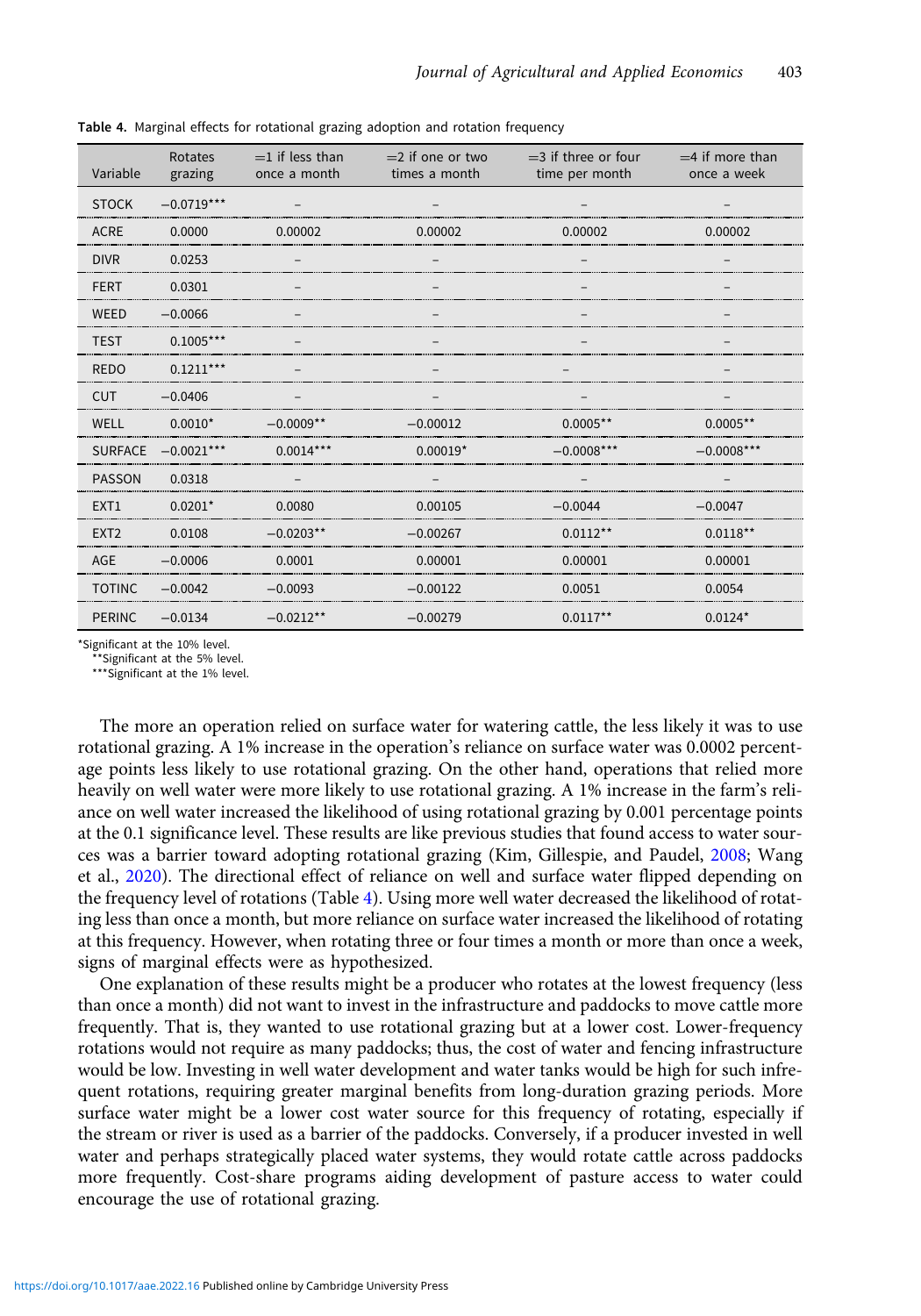We saw a similar effect with the knowledge and labor constraints. The more a producer reads Extension publications, and the higher percentage of farming provides of the household income, the less likely they would rotate less than once a month. However, the more a producer reads Extension publications, the more likely they would rotate cattle more than three times a month. Finally, if the farm provides a higher percentage of the producer's household income, they were more likely to rotate at least three times per month. The producers who seek more information and rely more on farming for their income would rotate at higher frequencies. This might suggest the investment into knowledge by the individual could lead to adoption of a complex paddock and grazing management system. Dependence on farming for household income further defines the person to rotate more frequently to be willing to devote more time and labor to a more complex paddock and grazing system. The marginal effects for all variables affecting rotating cattle one or two times a month were insignificant. This interesting finding might deserve more research. This was the preferred frequency of using rotational grazing by respondents.

# Conclusion

The objective of this research was to determine which farm and business characteristics were associated with the use of rotational grazing in Tennessee beef cattle, and to determine which of these factors were associated with the frequency a producer rotated cattle during the summer months. Data from a 2018 survey of Tennessee beef cattle producers was analyzed with an ordered response model with sample selection.

Most of the respondents (77%) used rotational grazing in the summer. The most common rotational grazing schedule was moving cattle between paddocks one to two times per month. Higher stocking density and reliance on surface water was negatively associated with the adoption of rotational grazing, while producers who soil test and renovate pastures were more likely to rotate cattle. The use of Extension resources and greater reliance on well water for watering cattle were positively associated with the adoption of rotational grazing. Farms that used relatively more well water for cattle rotated livestock more frequently. The opposite effect was observed for surface water. High-income farms rotated cattle more frequently.

Of the producers who practiced rotational grazing, those who accessed Extension resources and relied more on farming for their income would rotate at higher frequencies. Producers who had access to, or invested in, well water rotated cattle more frequently. The costs of grazing cattle increase the more frequently cattle are moved between paddocks. However, these producers appear to have invested in knowledge capital and water sources to realize the added benefits from rotational grazing systems. The findings demonstrate that water source type and availability play an important role in producers' willingness to adopt rotational grazing and the frequency at which cattle are rotated. Incentivizing producers to use less surface water and well development might be a practical solution for USDA NRCS to encourage conservation practices like rotational grazing to be considered. This might also help improve water quality by reducing the number of cattle with access to surface water (Lambert et al., [2014](#page-11-0); [2020\)](#page-11-0). However, we note the marginal effects of the estimate are small and that these recommendations would not likely result in large-scale adoption.

Supplementary material. For supplementary material accompanying this paper visit <https://doi.org/10.1017/aae.2022.16>

Acknowledgements. We would like to thank reviewers for their helpful comments.

Author contributions. Conceptualization: C.N.B., C.D.C., and A.P.G.; Methodology: C.N.B. and D.M.L.; Formal Analysis: Acknowledgements. We would like to thank reviewers for their helpful comments.<br>Author contributions. Conceptualization: C.N.B., C.D.C., and A.P.G.; Methodology: C.N.B. and D.M.L.; Formal Analysis:<br>C.N.B. and D.M.L.; Data C Review and Editing: D.M.L., C.D.C., and A.P.G.; Supervision: C.N.B.; Funding Acquisition: C.N.B., D.M.L., C.D.C., and A.P.G.

Financial support. This project was support by Agriculture and Food Research Initiative Competitive Grant no. 2015-68007-23212 from the USDA National Institute of Food and Agriculture.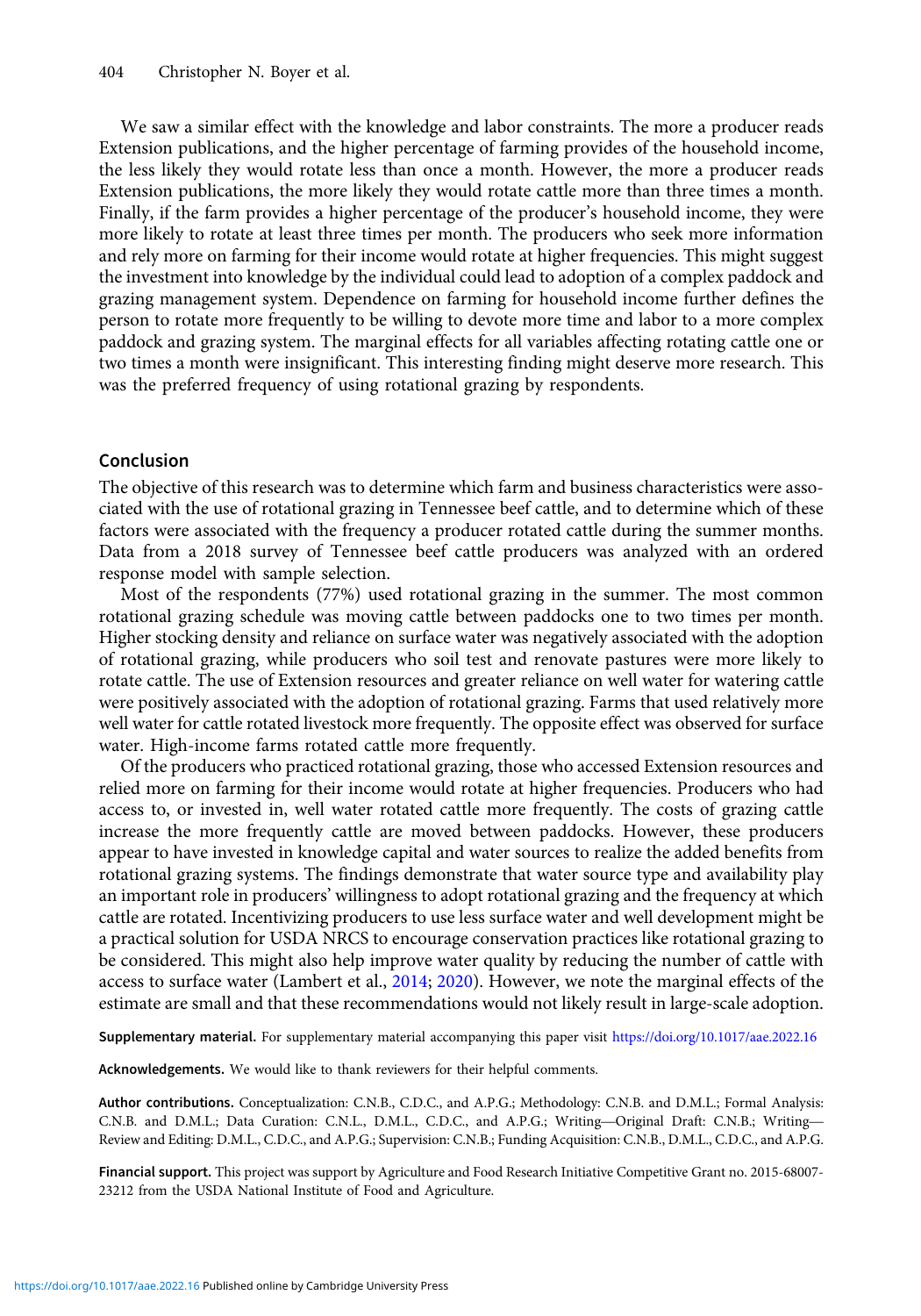<span id="page-11-0"></span>Conflict of interest. Christopher N. Boyer, Dayton M. Lambert, Andrew P. Griffith, and Christopher D. Clark declare no competing interest.

Data availability statement. The data that support the findings of this study are not publicly available due to Institutional Review Board restrictions.

#### References

- Boyer, C.N., D.M. Lambert, A.P. Griffith, C.D. Clark, and B. English "Seasonal Hay Feeding for Cattle Production in the Fescue Belt." Journal of Agricultural and Applied Economics 52(2020b):16–29.
- Boyer, C.N., K. Zechiel, P.D. Keyser, J. Rhinehart, and G. Bates "Risk and Returns from Grazing Beef Cattle on Warm-Season Grasses in Tennessee." Agronomy Journal 112(2020a):301-8.
- Briske, D.D., J.D. Derner, J.R. Brown, S.D. Fuhlendorf, W.R. Teague, K.M. Havstad, R.L. Gillen, A.J. Ash, and W.D. Willms "Rotational Grazing on Rangelands: Reconciliation of Perception and Experimental Evidence." Rangeland Ecology and Management 61(2008):3–17.
- Burns, J.C., and D.S. Fisher "Steer Performance and Pasture Productivity among Five Perennial Warm-Season Grasses." Agronomy Journal 105,1(2013):113–23.
- Byrnes, R.C., D.J. Eastburn, K.W. Tate, and L.M. Roche "A Global Meta-Analysis of Grazing Impacts on Soil Health Indicators." Journal of Environmental Quality 47,4(2018):758–65.
- Cameron, A.C., and P.K. Trivedi Microeconometrics Methods and Applications. New York: Cambridge University Press, 2005.
- Chen, S., and S. Khan "Semiparametric Estimation of a Heteroskedastic Sample Selection Model." Econometric Theory 19,06(2003):1040–64.
- De Luca, G., and V. Perotti "Estimation of Ordered Response Models with Sample Selection." The Stata Journal 11,2(2011):213–39.
- Dillman, D.A. Mail and Internet Surveys: The Tailored Design Method, 2nd Ed. New York, NY: John Wiley & Sons Inc., 2007.
- Gallant, A.R., and D.W. Nychka "Semi-Nonparametric Maximum Likelihood estimation." Econometrica 55,2(1987):363–90.
- Gillespie, J., S.A. Kim, and K. Paudel "Why Don't Producers Adopt Best Management Practices? An Analysis of the Beef Cattle Industry." Agricultural Economics 36,1(2007):89–102.
- Gillespie, J.M., W. Wyatt, B. Venuto, D. Blouin, and R. Bucher "The Role of Labor and Profitability in Choosing a Grazing Strategy for Beef Production in the U.S. Gulf Coast Region." Journal of Agricultural and Applied Economics 40,1(2008): 301–13.
- Kallenbach, R.L. "Coping with Tall Fescue Toxicosis: Solutions and Realities." Journal of Animal Science 93(2015):5487-95.
- Keyser, P.D., E.D. Holcomb, C.M. Lituma, G.E. Bates, J.C. Waller, C.N. Boyer, and J.T. Mulliniks "Forage Attributes and Animal Performance from Native Grass Inter-Seeded with Red Clover." Agronomy Journal 108(2016):373-83.
- Keyser, P.D., S. Schexnayder, A. Wilcox, G. Bates, and C.N. Boyer "Identifying Barriers to Forage Innovations: Native Grasses and Producers Knowledge." Journal of Extension 57(2019):#6RIB4.
- Kim, S.A., J.M. Gillespie, and K.P. Paudel "The Effects of Socieconomc factors on the Adoption of Best Management Practice in Beef Cattle Production." Journal of Soil and Water Conservation 60(2005):111–20.
- Kim, S.A., J.M. Gillespie, and K.P. Paudel "Rotational Grazing Adoption in Cattle Production Under a Cost-Share Agreement: Does Uncertainty Have a Role in Conservation Technology Adoption?" Australian Journal of Agricultural and Resource Economics 52(2008):235–52.
- Lambert, D.M., C.D. Clark, N. Busko, F.R. Walker, A. Layton, and S. Hawkins "A Study of Cattle Producer Preferences for Best Management Practices in an East Tennessee Watershed." Journal of Soil and Water Conservation 69,1(2014):41–53.
- Lambert, D.M., C.D. Clark, L.J. Medwid, S.A. Hawkins, and H.A. McCMcClellan "Best Pasture Management Practice Adoption and Sediment Abatement." Journal of Agricultural and Applied Economic 52,2(2020):204–21.
- Looper, M.L., S.T. Reiter, B.C. Williamson, M.A. Sales, D.M. Hallford, and C.F. Rosenkrans "Effects of Body Condition on Measures of Intramuscular and Rump Fat, Endocrine Factors, and Calving Rate of Beef Cows Grazing Common Bermudagrass or Endophyte-Infected Tall Fescue." Journal of Animal Science 88,12(2010):4133–41.
- Lowe, J.K., II, C.N. Boyer, A.P. Griffith, P. Keyser, G.E. Bates, M. Waller, and W.M. Backus "Profitability of Beef and Biomass Production from Native Warm Season Grasses in Tennessee." Agronomy Journal 107,5(2015):1733–40.
- Lowe, J.K., II, C.N. Boyer, A.P. Griffith, J.C. Waller, G.E. Bates, P.D. Keyser, J.A. Larson, and E.D. Holcomb "The Cost of Feeding Bred Dairy Heifers on Native Warm-Season Grasses and Harvested Feedstuffs." Journal of Dairy Science 99,1(2016):1–10.
- Mooney, D.F., C. Bolinson, and B.L. Barham "Willingness to Rent Public Land for Rotational Grazing: The Importance of Response Behavior." Journal of Agricultural and Applied Economics 51,1(2019):27–48.
- Mosier, S., S. Apfelbau, P. Byck, F. Calderon, R. Teague, R. Thompson, and M.F. Cotrufo "Adaptive Multi-Paddock Grazing Enhances Soil Carbon and Nitrogen Stocks and Stabilization through Mineral Association in Southeastern U.S. Grazing Lands." Journal of Environmental Management 288(2021):112409.